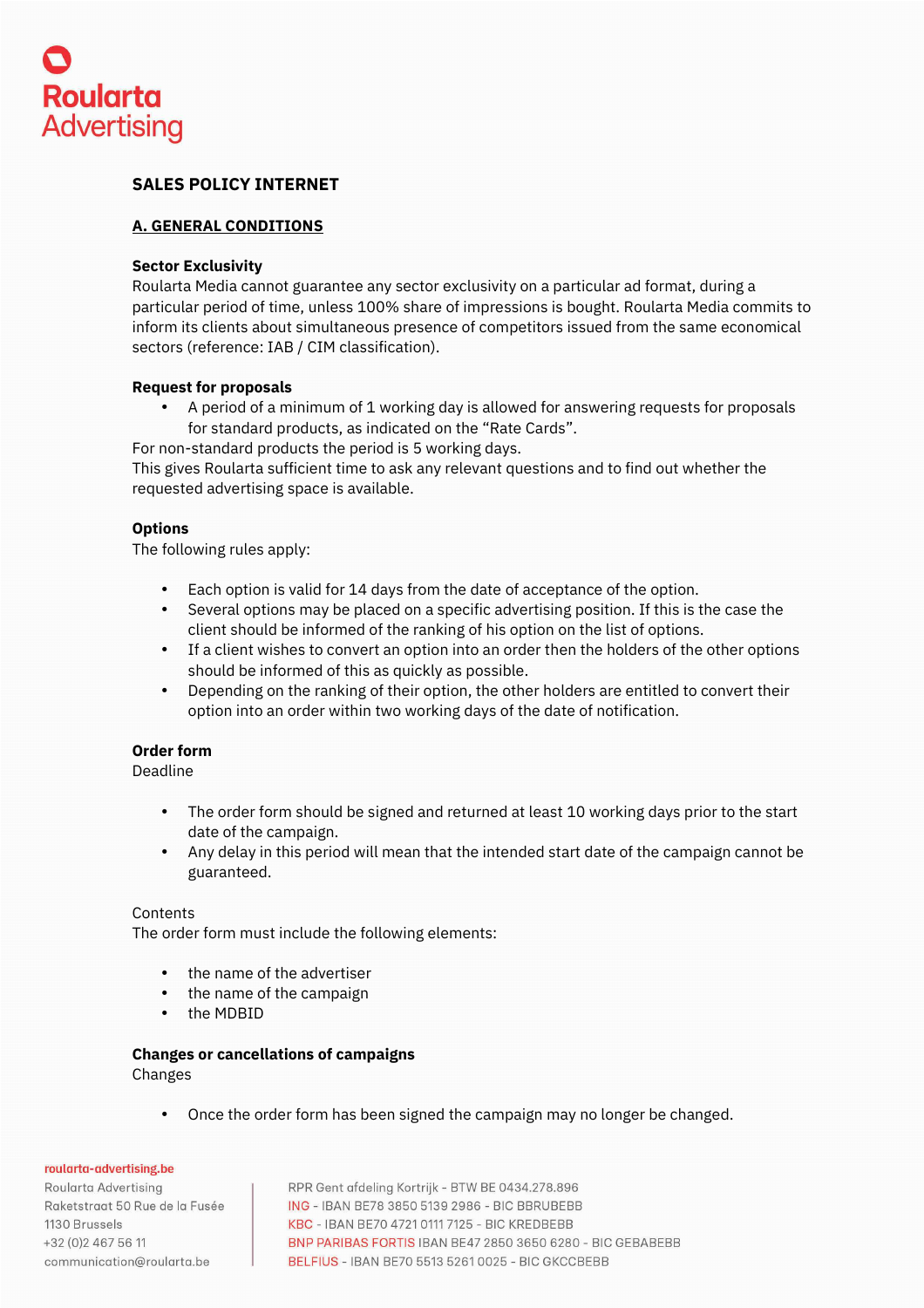## Cancellations

Orders may be entirely or partially cancelled. The request for this must be made in writing (e-mail, fax or letter) at the latest 4 weeks prior to the start date of the campaign. If this delay is not respected then the following rules apply:

- If the cancellation request is made between 3 and 4 weeks prior to the start date of the campaign 20% of the value of the order will be invoiced.
- If the cancellation request is made between 2 and 3 weeks prior to the start date of the campaign 50% of the value of the order will be invoiced.
- If the cancellation request is made between 1 and 2 weeks prior to the start date of the campaign 75% of the value of the order will be invoiced.
- If the cancellation request is made less than 1 week prior to the start date of the campaign then the entire value (100%) of the order will be
- Invoiced

In case that production work has been carried out, then the order may not be cancelled and there can no reimbursement whatsoever.

## **Advertising material**

### Type of material

It is essential that the advertising material delivered complies with the technical specifications

• Riche media / GIF / JPEG

The name 'Rich Media' is given to all material that is not in a GIF of JPEG format. The correct processing of 'Rich Media' material banners cannot be guaranteed in advance. The advertising material therefore needs to be delivered in time (see point 'Cancellation' above) in order for us to have sufficient time to test it before the campaign is launched. If it is considered that the test results are inadequate, then the 'Rich Media' material will be converted into GIF/JPEG material, in so far as this is possible. It is therefore customary that GIF/JPEG material should be provided systematically.

## Changes to the material

We will in no case make any changes (including changes to format) to the delivered material without your prior agreement.

## Standard naming agreement

When the advertising material is delivered the name of the different campaign elements (banners, skyscrapers, etc.) as specified, should be added in the Adserver. These names should be composed of a maximum of 23 alphanummeric characters, to include a character code that determines the language (FR, NL, UK etc.). These names should be used throughout the report.

## **Right of refusal**

Roularta Media Group can claim at any time the right, without any obligation to motivate this decision, to refuse, suspend or stop the publication of advertisements or communications, without compensation for incurred losses, even if the department responsible for the assignment already started its execution.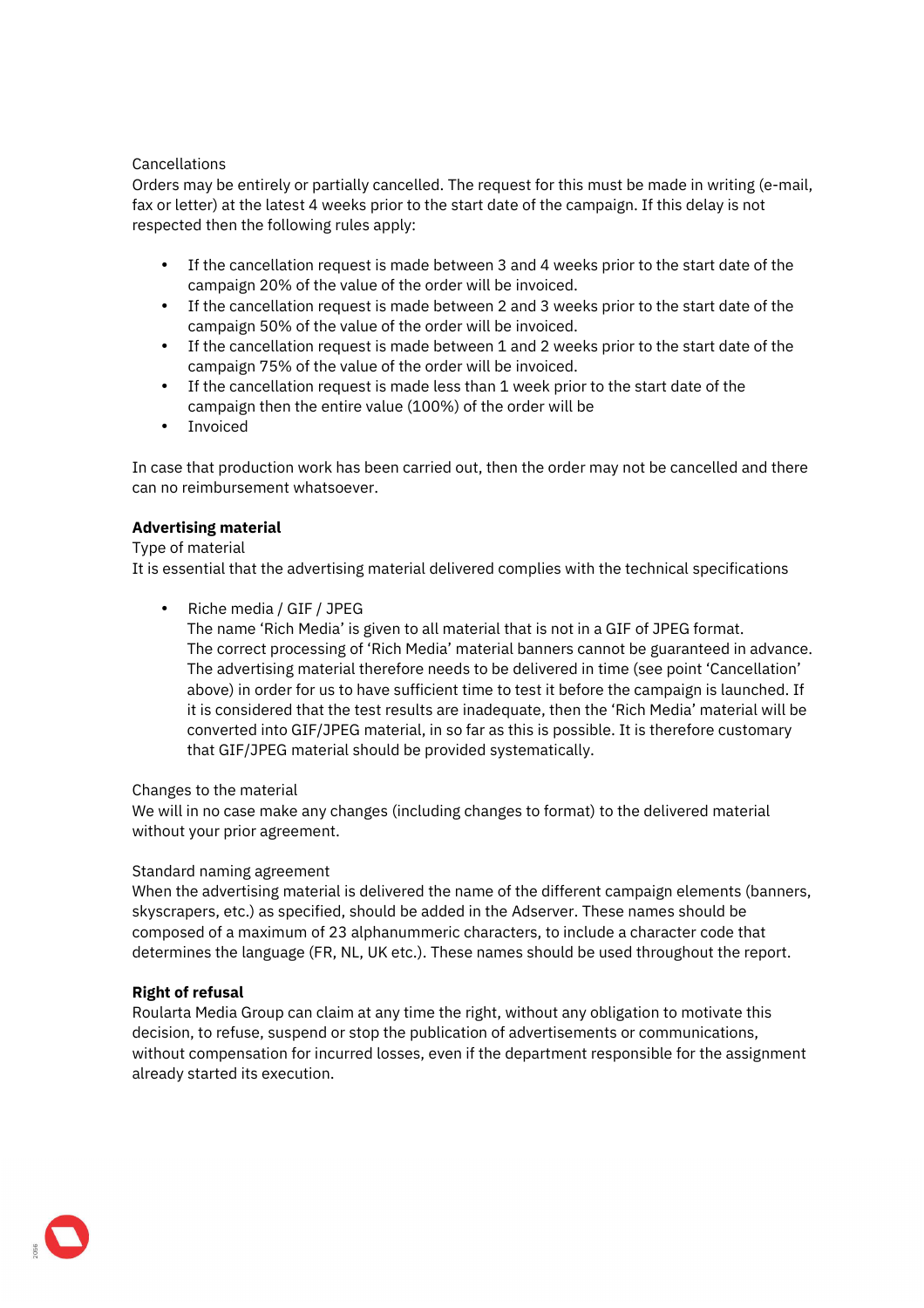## **Determination**

The customer [media agency / advertiser / advertising agency] shall refrain from any exploitation and, more generally, of any processing, direct or indirect, immediate or delayed, of personal data – i.e. information that identifies physical persons or allows to do this - which is not strictly limited to an efficient circulation of advertisements placed by him on the website(s) of [the publisher / provider]. In case of non-compliance, [the publisher / provider] reserves the right to terminate the order, without prejudice to its right to full payment of the order.

## **Delivery time for advertising material**

For GIF and JPEG material: 3 working days prior to the start date of the campaign. For 'Rich Media' material: 5 working days prior to the start date of the campaign. For the codes of campaigns begin undertaken by third parties (Third Party AdServer): to be sent 3 working days prior to the start date of the campaign.

## **Start of the campaign**

In the case of non-respect of these deadlines we cannot guarantee that the campaign will start on the date originally planned. In such a case it is assumed that the campaign has started on the date originally agreed.

Nevertheless, through consultation a solution can be sougth for the remaining impressions:

- The campaign can be extended depending on availability
- The capping can be adapted during the campaign in order to meet the original target.
- A GIF/JPG banner can be put online until the issue is resolved. In the case of one of these three solutions being refused, then no compensation can be made for those impressions that were not delivered due to delay. GIF/JPG impressions delivered during the unavailable period will be considered as normally delivered impressions

## **Reporting**

In the case of intervention by a third party AdServer proposed by the client, any statistical difference compared to our proposed figures must be notified by email at the latest half way through the campaign.

Once this delay has been passed the distribution on figures of our AdServer will be considered to apply and will serve as the sole reference.

A difference of 10% or less will not give any entitlement Whatsoever to compensation. However, if the difference is greater than 10%, then a solution will be agreed on through consultation. Any such consultation does not in any way imply any right to compensation whatsoever.

## **Credit for non-delivered impressions**

If, during or after the campaign, it appears that the planned number of impressions has not been delivered then the parties may agree to:

- extend the campaign
- grant the client a certain number of impressions for a new campaign
- make a credit note for the non-delivered impressions

The underdelivery must be reported up to a maximum of 1 month after the end of the campaign at Roularta. If not, the right to the 3 options will expire.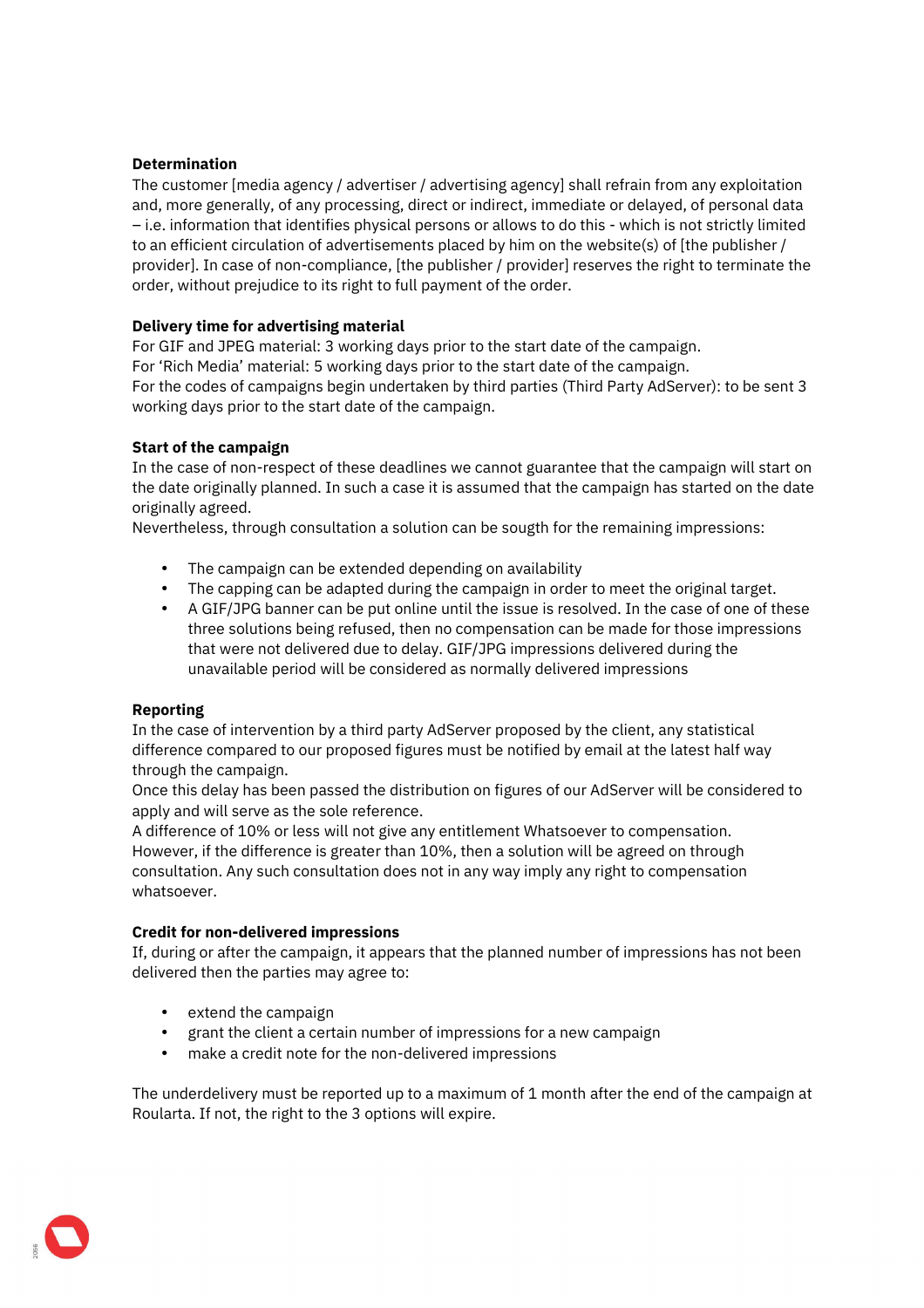## **Co-branding**

A co-branding is the association of two or more brands or products from the same advertiser or from different advertisers.

Per extra brand that is mentioned, we will apply a surcharge of 15% per brand.

## **B. DISPLAY ADS**

## **CUMULATIVE DISCOUNTS**

### **Volume discounts**

These discounts are applicable in function of the total order value (display + newsletters)

| Order Net value $(\epsilon)$ (1) | <b>Discount</b> |
|----------------------------------|-----------------|
| 10,000                           | 5%              |
| 15,000                           | 7.5%            |
| 20,000                           | 10%             |
| > 25,000                         | On demand       |

(1) Mininum budget for a campaign is € 1,000 after agency fee.

## **NON CUMULATIVE DISCOUNTS**

### **Sector**

Certain sectors are eligible for the following discounts:

- Affiliated sectors (media): 30%
- Charity & non-profit organizations: 50%

This discount is only valid on large leaderboard, half page or wide skyscraper on Knack.be/Levif.be (run of network).

#### **Summer conditions**

Those conditions can never be cumulated with any other type of discounts. Summer conditions are communicated separately and may vary every year.

## **BONUS**

## **New advertiser bonus**

Applicable on first order from any new advertiser:

- 5% additional free media space when net budget is between 0 Euros and 5,000 Euros
- 7.5% additional free media space when net budget is between 5,001 Euros 10,000 Euros